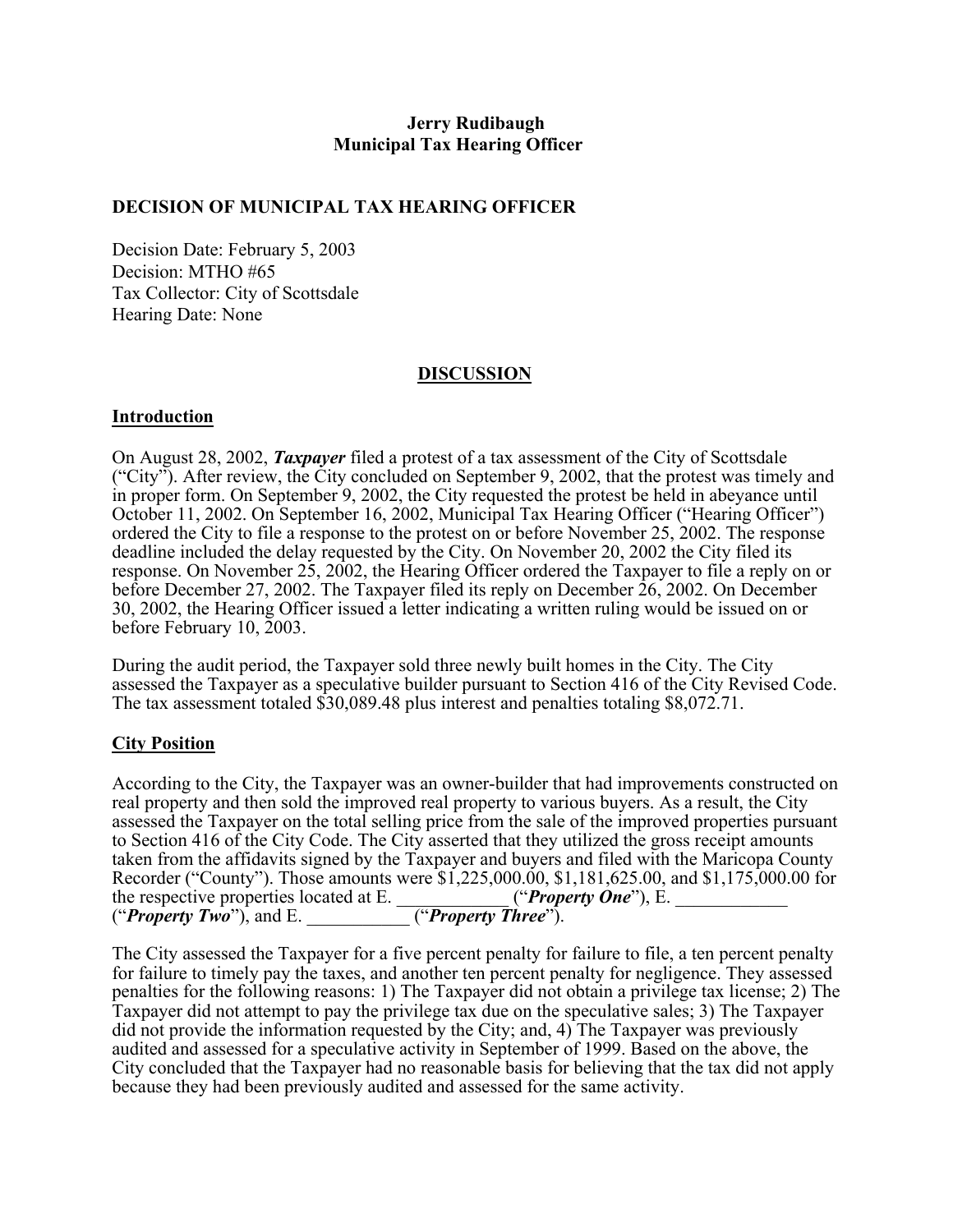#### **Taxpayer Position**

The Taxpayer asserted that the August 2000 tax assessment overstates gross receipts by \$100,000 and the October 2000 assessment overstated gross receipts by \$20,000. According to the Taxpayer, the auditor's work papers reflect the original contract price. However, the Taxpayer indicated it did not receive the full contract price. The Taxpayer provided a copy of the settlement sheet for the sale of the *Property Two* property showing that \$100,000 of the contract price was not paid to the Taxpayer. The \$100,000 amount is currently in litigation. The Taxpayer also provided a settlement sheet for the sale of the *Property Three* property showing \$20,000 of the contract price not paid. As a result, the Taxpayer requested the gross receipts for August and October 2000 be reduced by \$100,000 and \$20,000, respectively. The Taxpayer also requested the penalties be abated on the grounds that the failure to file these returns and pay the liabilities was based on reasonable cause and not negligence.

#### **ANALYSIS**

The primary issue raised by the protest is whether or not the gross income from the sale of the improved properties is the contract amount or some reduced amount. The City has relied upon the contract amount as well as Affidavits filed by the Taxpayer and the buyers. The Taxpayer argued that the contract amounts should be reduced because of disputes with the buyers regarding completion of the work. On the sale of the *Property Two* property, the Taxpayer has provided evidence that \$100,000 of the contract price was not paid to the Taxpayer and that amount is currently in litigation. As a result the Hearing Officer concludes that the \$100,000 amount should not be included in taxable gross income for the Taxpayer at this time. If the Taxpayer wins in litigation, then the Taxpayer would owe the City additional taxes on the \$100,000 amount at that time. In order to assist the City in monitoring the finality of the East Sands contract, we shall order the Taxpayer to provide an update to the City every six months until the litigation is finalized. The first update shall be due on or before September 1, 2003. The second update, if necessary, shall be due on or before March 1, 2004. If the Taxpayer fails to submit timely updates, then the City shall be authorized to issue a tax assessment on the additional \$100,000 of gross income. As to the \$20,000 amount on the *Property Three* property, it is unclear as to the current status of that amount. Based on the information provided by the Taxpayer, it is clear that \$20,000 was held back at the time of settlement in October 2000. The Taxpayer did not provide any current status of that disputed amount. As a result, the Hearing Officer assumes that the \$20,000 amount has still not been paid to the Taxpayer. Based on that assumption, the Hearing Officer concludes that the \$20,000 amount should not be included in gross income for the Taxpayer at this time. However, similar to the \$100,000 amount, if the Taxpayer has received some or all of the \$20,000 amount since the October closing then the Taxpayer shall owe City tax on the additional amount received. As a result, we shall also order the Taxpayer to provide an update on the status of the \$20,000 amount every six months until the dispute is finalized. If the Taxpayer fails to submit timely updates, then the City shall be authorized to issue a tax assessment on the additional \$20,000 of gross income.

As to the penalties, Section 540 authorizes the City to assess a penalty for failure to file a tax return, a penalty for failure to timely pay the taxes, and a penalty for negligence unless the Taxpayer shows that the failure was due to reasonable cause and not willful neglect. The Hearing Officer concludes that the Taxpayer has failed to demonstrate reasonable cause for failing to timely file tax returns and for failing to timely pay taxes. Further, since the Taxpayer was previously audited and assessed for a speculative activity, the Hearing Officer concludes the Taxpayer was negligent for failing to file and pay taxes for the same activity. Accordingly, the Taxpayer's request to abate the penalties is denied.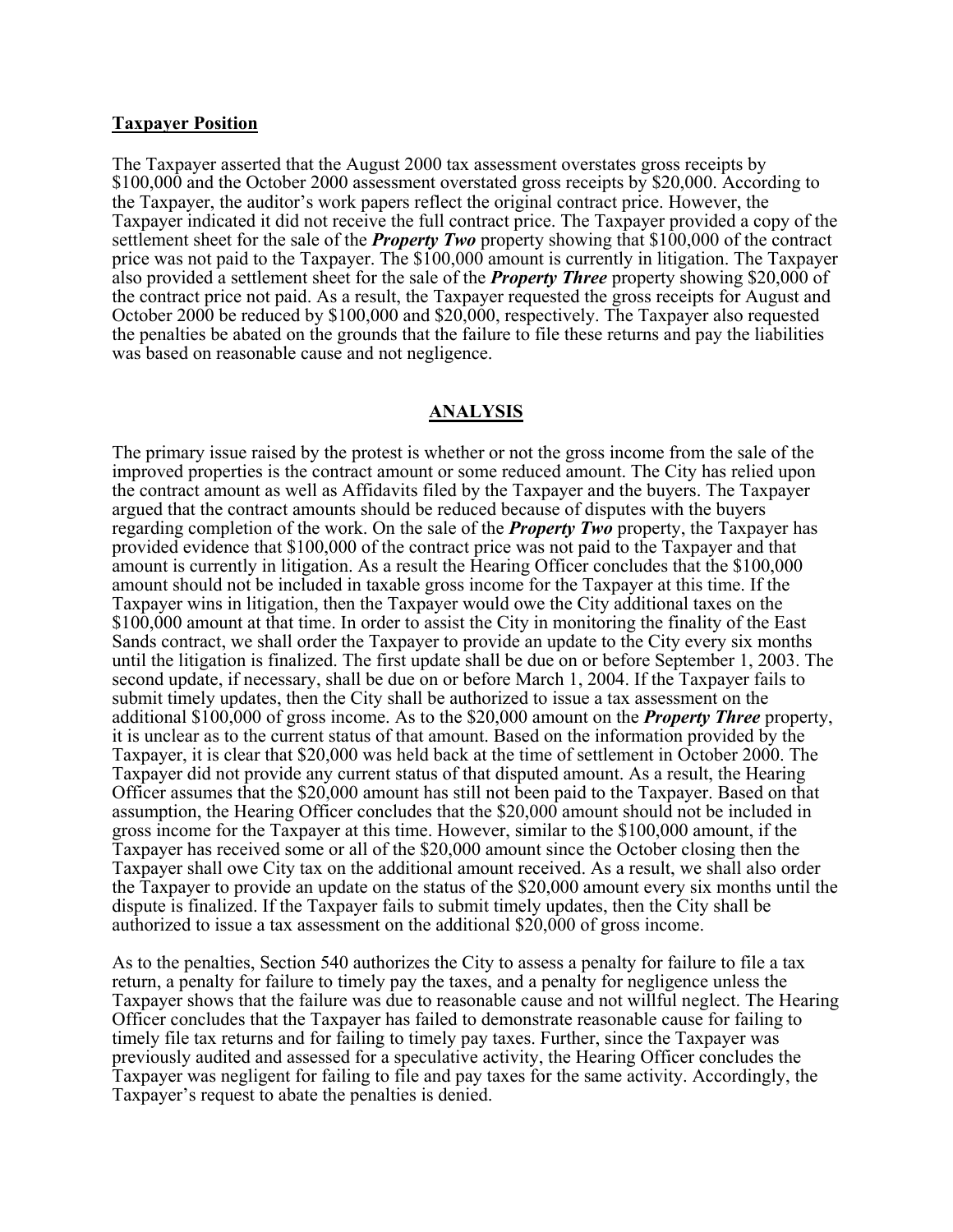## **FINDINGS OF FACT**

- 1. On August 28, 2002, the Taxpayer filed a protest of a tax assessment made by the City.
- 2. After review, the City concluded on September 9, 2002 that the protest was timely and in proper form.
- 3. On September 9, 2002, the City requested the protest be held in abeyance until October 11,2002.
- 4. On September 16, 2002, the Hearing Officer ordered the City to file a response to the protest on or before November 25, 2002.
- 5. On November 20, 2002, the City filed its response.
- 6. On November 25, 2002, the Hearing Officer ordered the Taxpayer to file a reply on or before December 27, 2002.
- 7. The Taxpayer filed its reply on December 26, 2002.
- 8. On December 30, 2002, the Hearing Officer issued a letter indicating a written ruling would be issued on or before February 10, 2003.
- 9. During the audit period, the Taxpayer sold three newly built homes in the City.
- 10. The City assessed the Taxpayer as a speculative builder pursuant to Section 416 of the City Revised Code.
- 11. The tax assessment totaled \$30,089.48 plus interest and penalties totaling \$8,072.71.
- 12. The City utilized the gross receipt amounts taken from the affidavits signed by the Taxpayer and buyers and filed with the County.
- 13. Those amounts were \$1,225,000.00, \$1,181,625.00, and \$1,175,000.00 for the respective properties located at *Property One*, Property Two, and *Property Three*.
- 14. The Taxpayer was an owner-builder that had improvements constructed on real property and then sold the improved real property to various buyers.
- 15. The Taxpayer did not obtain a privilege tax license.
- 16. The Taxpayer did not attempt to pay the privilege tax due on the speculative sales.
- 17. The Taxpayer did not provide the information requested by the City.
- 18. The Taxpayer was previously audited and assessed for a speculative activity in September of 1999.
- 19. The Taxpayer was not paid for \$100,000 of the contract price on the settlement date for the sale of the *Property Two* property.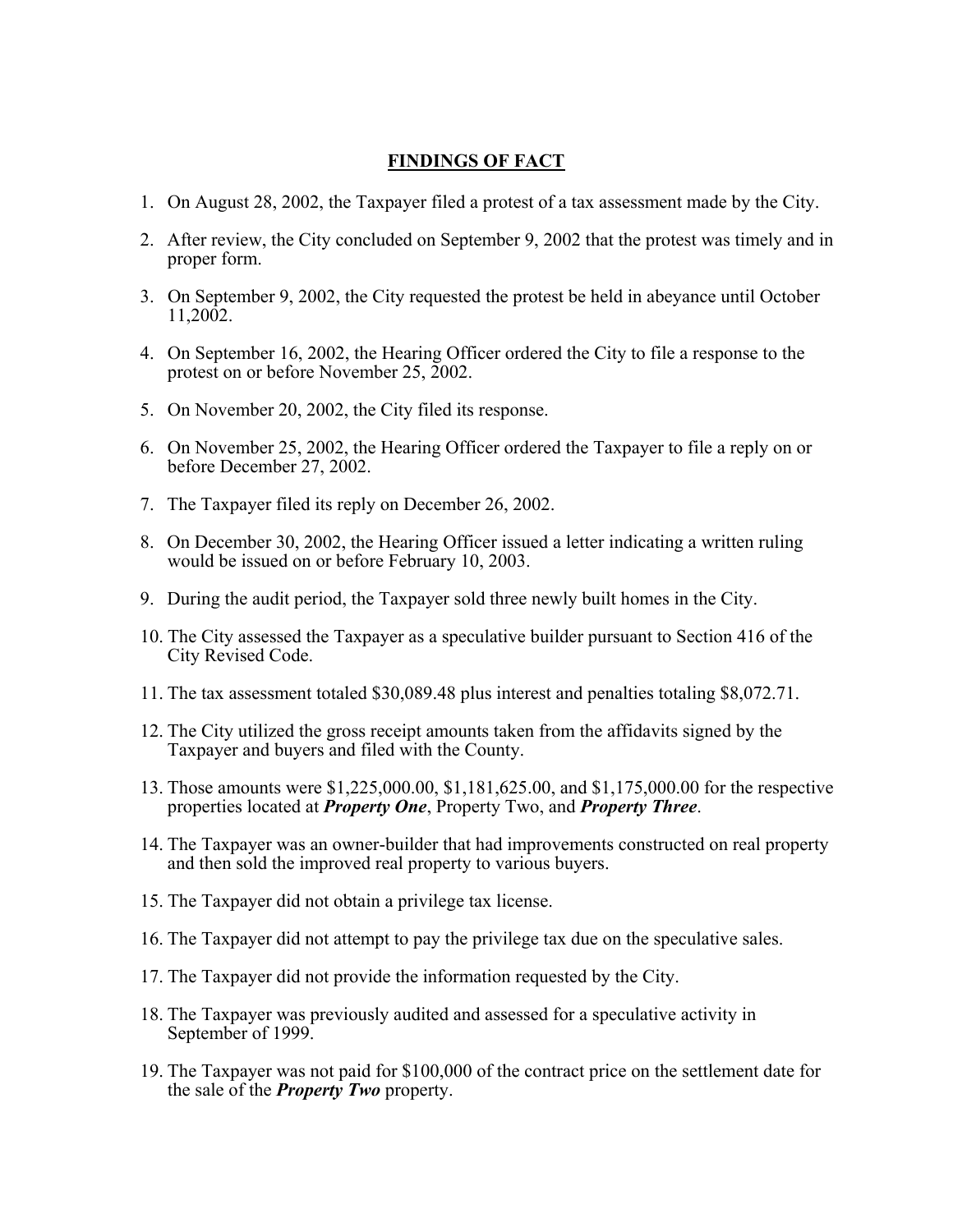- 20. The \$100,000 dispute on the sale of the *Property Two* property is currently in litigation.
- 21. The Taxpayer was not paid for \$20,000 of the contract price on the settlement date for the sale of the *Property Three* property.

# **CONCLUSIONS OF LAW**

- 1. Pursuant to ARS Section 42-6056, the Municipal Tax Hearing Officer is to hear all reviews of petitions for hearing or redetermination under the Model City Tax Code.
- 2. Section 416 taxes the gross income of speculative builders within the City.
- 3. Section 100 defines speculative builder as an owner-builder who sells or contracts to sell improved real property before the expiration of 24 months after the improvements of the real property sold are substantially complete.
- 4. The Taxpayer was a speculative builder for the sale of properties located at *Property One*, *Property Two*, and *Property Three*.
- 5. It is uncertain at this time if the gross income from the sale of properties at *Property Two* and *Property Three* include amounts of \$100,000 and \$20,000, respectively.
- 6. Section 540 authorizes the City to assess a penalty for failure to file a tax return, a penalty for failure to timely pay the taxes, and a penalty for negligence unless the Taxpayer shows that the failure is due to reasonable cause and not willful neglect.
- 7. The Taxpayer has failed to demonstrate reasonable cause for failing to timely file tax returns and for failing to timely pay taxes.
- 8. Since the Taxpayer was previously audited and assessed for a speculative activity, the Hearing Officer concludes the Taxpayer was negligent for failing to file and pay taxes for the same activity.
- 9. The Taxpayer's protest should be granted to the extent it is consistent with Conclusion of Law No. 5 and the Discussion contained herein.

# **ORDER**

It is therefore ordered that the August 28, 2002 protest of *Taxpayer* is hereby denied with the exception of adjustments to the gross income consistent with the Discussion herein and Conclusion of Law No. 5.

It is further ordered that the City of Scottsdale shall adjust the taxes, interest, and penalties in this matter for a reduction in gross income in the amount of \$120,000 consistent with the Discussion contained herein and Conclusion of Law No. 5.

It is further ordered that *Taxpayer* shall provide an updated status every six months to the City of Scottsdale on the disputed \$100,000 for the *Property Two* sale and the disputed \$20,000 on the *Property Three* property.